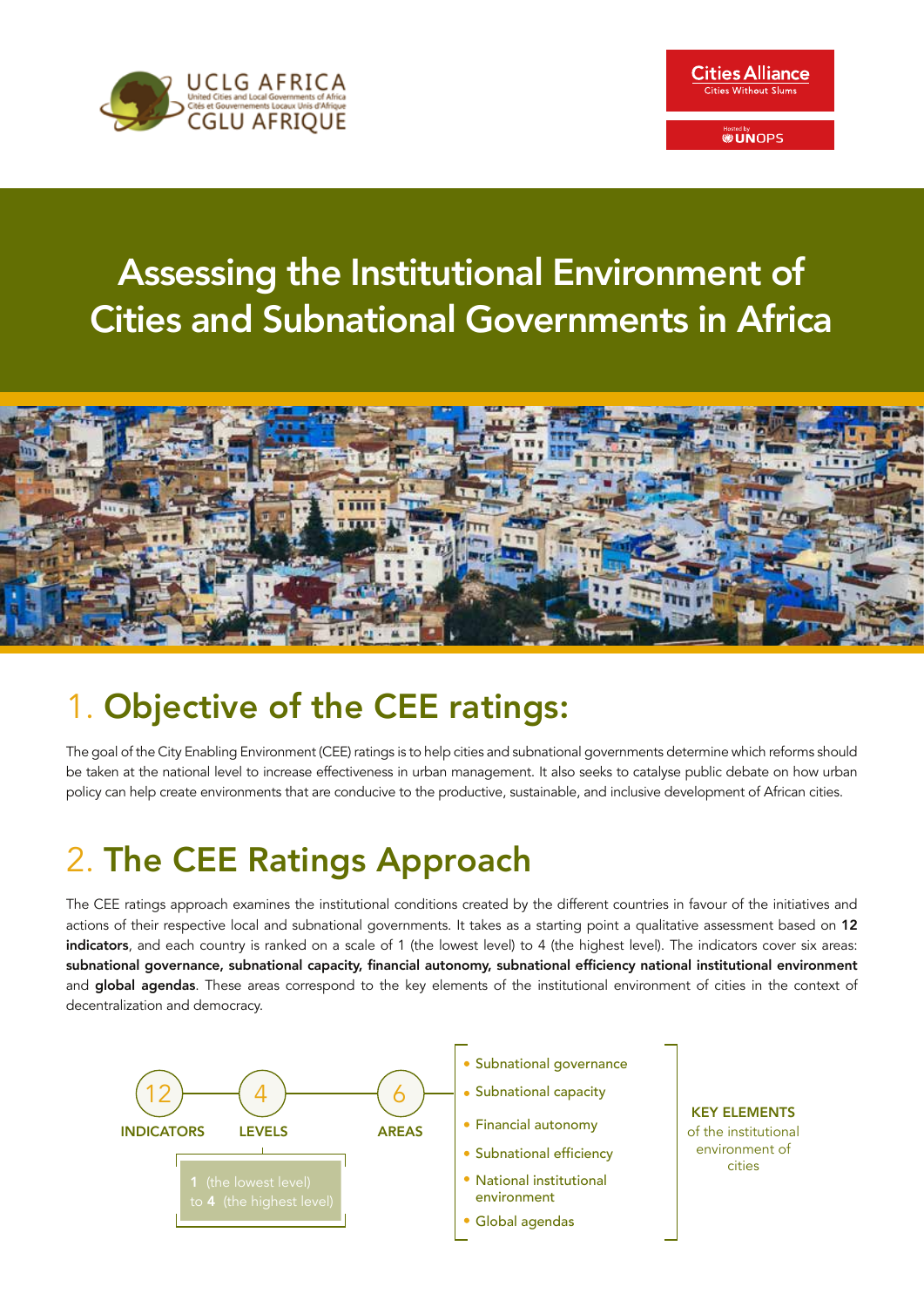



## 3. CEE Ratings Criteria for Evaluation

The following 12 criteria is used to assess countries based on the enabling environment they offer their cities and subnational governments:



## 4. Ratings classification

The rating results for each criterion are presented in an overall report classifying the countries into four colours:



*and Local Development*, implementation of this political will for decentralization is slow to materialize in various countries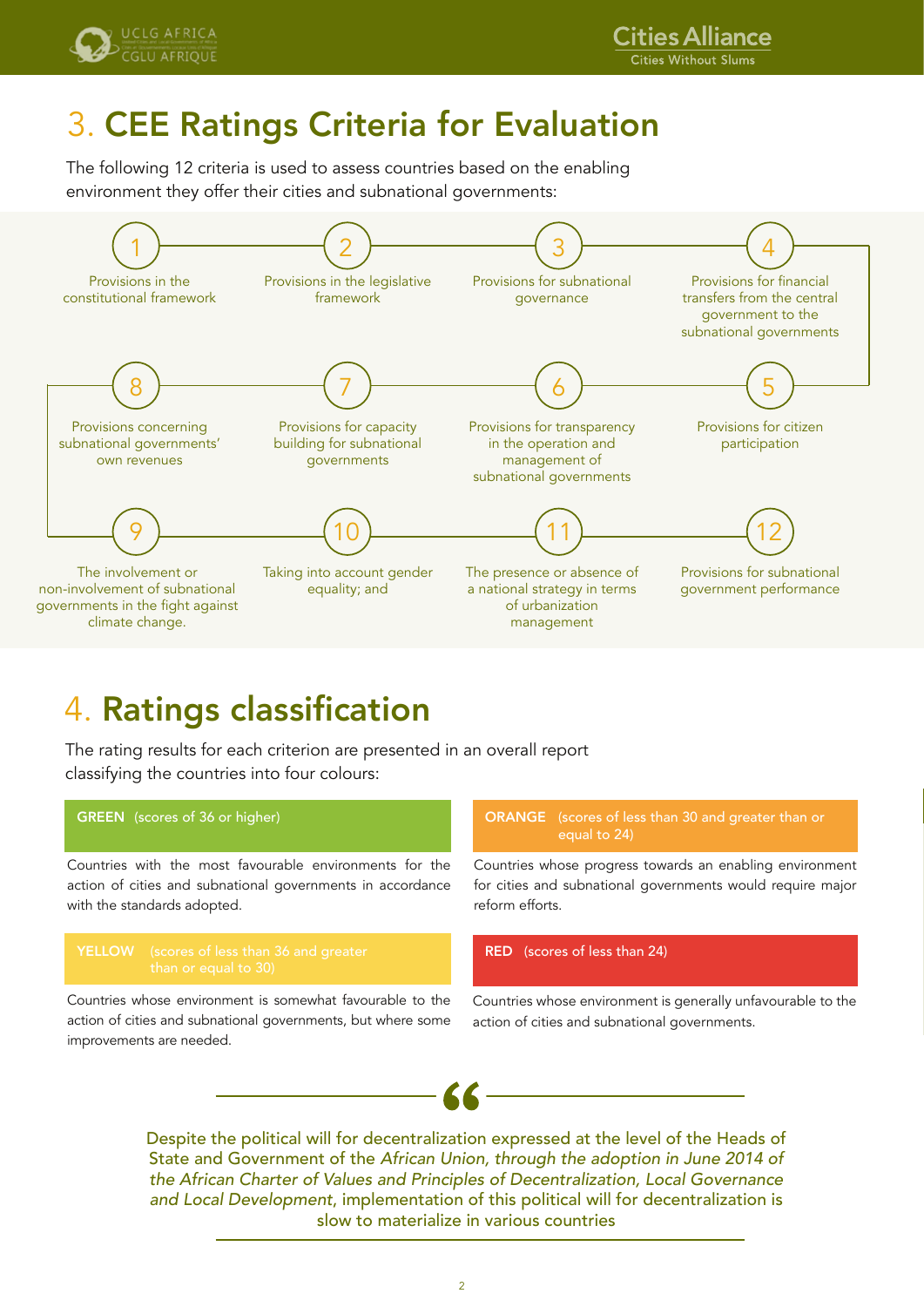## 5. CEE Ratings 2021 – Key Findings:

- 1. Only four countries have an enabling institutional environment for cities and subnational governments.
- 2. Eight countries have a somewhat favourable environment.
- **3.** Nineteen countries have an unfavourable environment for cities and subnational governments.
- 4. Twenty-two countries need to initiate major reforms to make the environment for cities and subnational governments more favourable.
- 5. Only twelve African countries out of fifty-three offer a favourable or somewhat favourable institutional environment for cities and subnational governments.
- **6.** A total of **forty-one** of the fifty-three African countries surveyed have an unfavorable or somewhat unfavorable institutional environment for cities and subnational governments.
- 7. Forty-two out of fifty-three countries have taken measures to improve the policy space available to subnational governments:
	- 13.5% have taken measures to improve citizen participation in subnational governance
	- 12.6% have taken measures to improve financial transfers from the State to subnational government
	- 11.2% have taken measures to improve performance of subnational governments, transparency in subnational management
	- 11.2% have taken measures to develop National Urban Strategies
- 8. Four countries: Botswana (-4%), Nigeria (-4%), Eritrea (-5%) and Guinea-Bissau (-7%) – are experiencing negative trends. Four other countries: Algeria, Egypt, Lesotho and The Gambia – have ratings stagnating over the period from 2012 to 2021.

Ranking of countries according to the quality of the environment offered to cities and subnational governments in 2021



### COUNTRY SPOTLIGHT – Comoros

Comoros is one of the countries whose environment is generally unfavorable to the action of cities and subnational governments. Financial transfers from the state to local governments in the Comoros are *ad hoc*, unpredictable, and unstable. There is neither a national strategy for building the capacity of local administrations, nor a framework of reference for local government professions. Comoros do not have a National Urban Strategy either. Consequently, it received a rating of 22/48 (RED)

Improving the unfavorable environment in Comoros requires a series of reforms to be implemented. However, in this year's ratings, Comoros experienced the greatest improvement in the policy space available to subnational governments (+75%) thanks to the holding of subnational elections, the improvement of the legislative and regulations for decentralization, the strengthening of citizen participation, and improvements in the subnational governments' own resources.



A major effort still needs to be made to improve decentralized governance in most African countries, and it is necessary to prioritize decentralization reforms in order to create the conditions for the development or restoration of relations of trust between populations and public authorities. Improving the enabling institutional environment for the action of subnational governments should therefore be one of the major areas of cooperation with African countries in the field of governance.